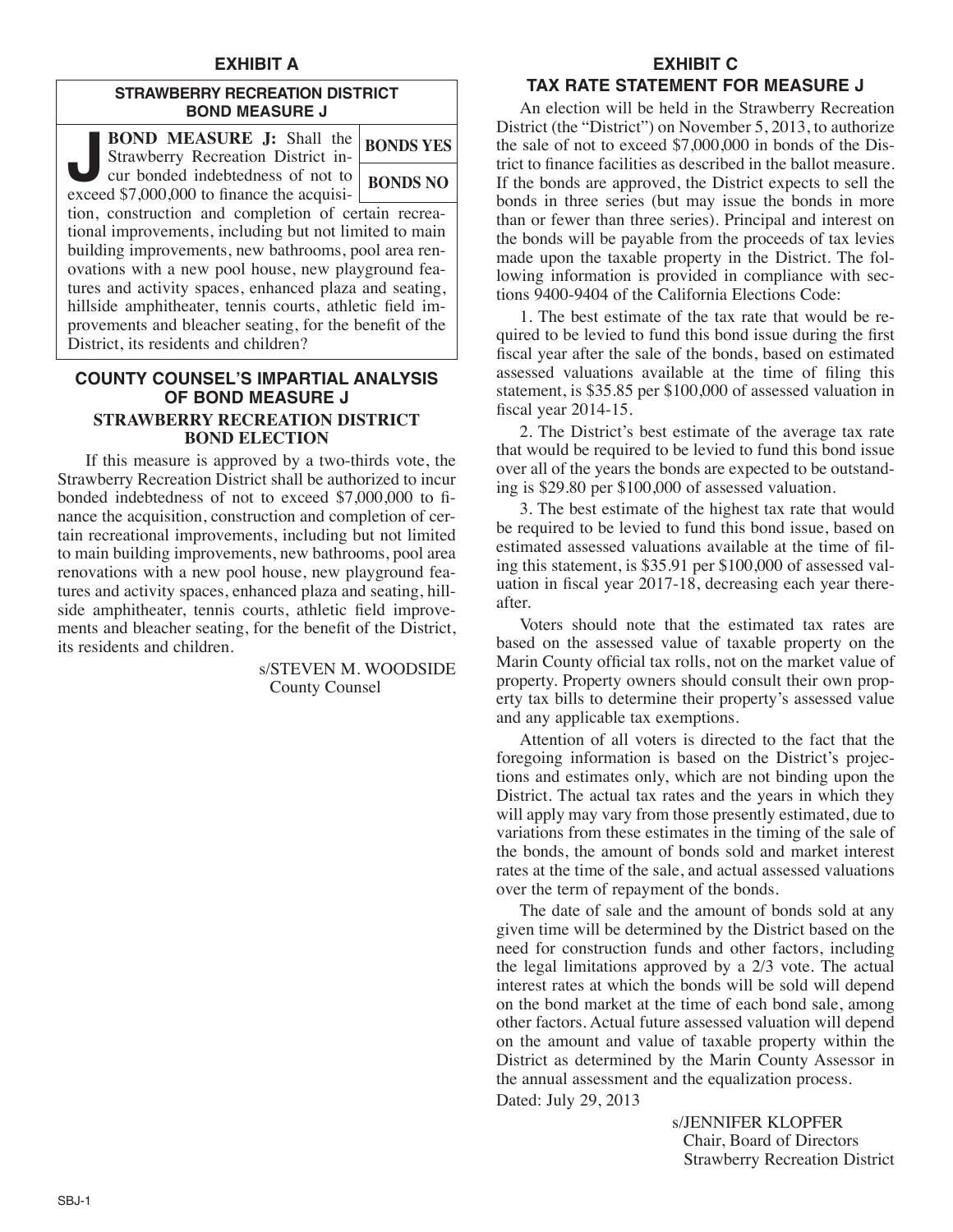## **ARGUMENT IN FAVOR OF MEASURE J**

For decades, Strawberry Recreation District has given our kids a safe, healthy place to play and provided recreational opportunities to our residents. But our facilities were built more than 40 years ago, and it's time to renovate and revitalize them.

In the fall of 2011, the District commissioned an architecture firm to lead a Master Plan process and develop a Vision Plan for the future. In addition to the open Board meetings, staff and community members were invited to provide input via an online survey available on the District's website. The survey was also made available in hard copy at the District's offices.

After careful and extensive study of this Master Plan by our elected Board of Directors, along with community input, the Board focused on the most critical and achievable elements of the plan. This measure is the culmination of years of hard work and study.

By voting YES on this measure, you are voting to support the following capital improvements:

- Main building improvements, including new bathrooms, kitchen, reception hall improvements and facility-wide wi-fi
- Major pool area renovations, with a new pool house, sauna, outdoor showers and upstairs fire pit
- New playground features and activity spaces, enhanced plaza and seating, vegetation restoration and a hillside amphitheater
- Additional outdoor basketball half-court which could be used for other sports and activities
- Tennis court and athletic field improvements with new bleacher seating and improved dugouts

This relatively small capital investment in our recreational facilities will benefit our children and residents for decades to come. For more information on the district, please visit http://strawberry.marin.org.

Strawberry is not just a physical location: it is a true community. Please support our community by voting YES on this measure.

s/JENNIFER KLOPFER SRD Board Chair s/PETER TEESE SRD Board Vice Chair s/CALE NICHOLS SRD Board Secretary s/JEFF FRANCIS SRD Board Member s/PAM BOHNER SRD Board Member

### **REBUTTAL TO ARGUMENT IN FAVOR OF MEASURE J**

Don't be fooled. The District has publicly stated at their Board meetings that more than \$5,000,000.00 of this \$7,000,000.00 bond issue is designated for the pool and pool facilities. This is in addition to the substantial sums already spent on pool improvements.

They are asking the Strawberry owner of a \$500,000 home to pay about  $\overline{$}4500.00$ , and the owner of a \$1,000,000 home to pay about \$9,000.00 over the next 30 years to subsidize the many nonresidents and 200 or so Strawberry families that use our pool, with any remaining funds (assuming there are remaining funds) being used for the building and other areas.

The District Board stated at recent Board meetings that most of the promised non pool related improvements are contingent on the District receiving various grants and donations to the tune of \$5,000,000.00.

Communities typically first raise funds within the community to see that their is community support for a plan before seeking funds from taxpayers- Strawberry is doing this in reverse- with little or no evidence that there is widespread support for this remodel.

Strawberry residents, including renters (higher property taxes inevitably leads to higher rents) should not have to pay for this expensive plan.

The bond sale will be a lien on all Strawberry homeowners- and impact the selling price of all Strawberry homes anytime in the foreseeable future.

Vote NO on Measure J

s/LEW WIENER

past Director, Strawberry Recreation District s/ROBERT LONG

past Director, Strawberry Recreation District

s/BOB NICKOLOFF

resident, homeowner

s/MARTI BLOCK WIENER

past Director, Strawberry Recreation District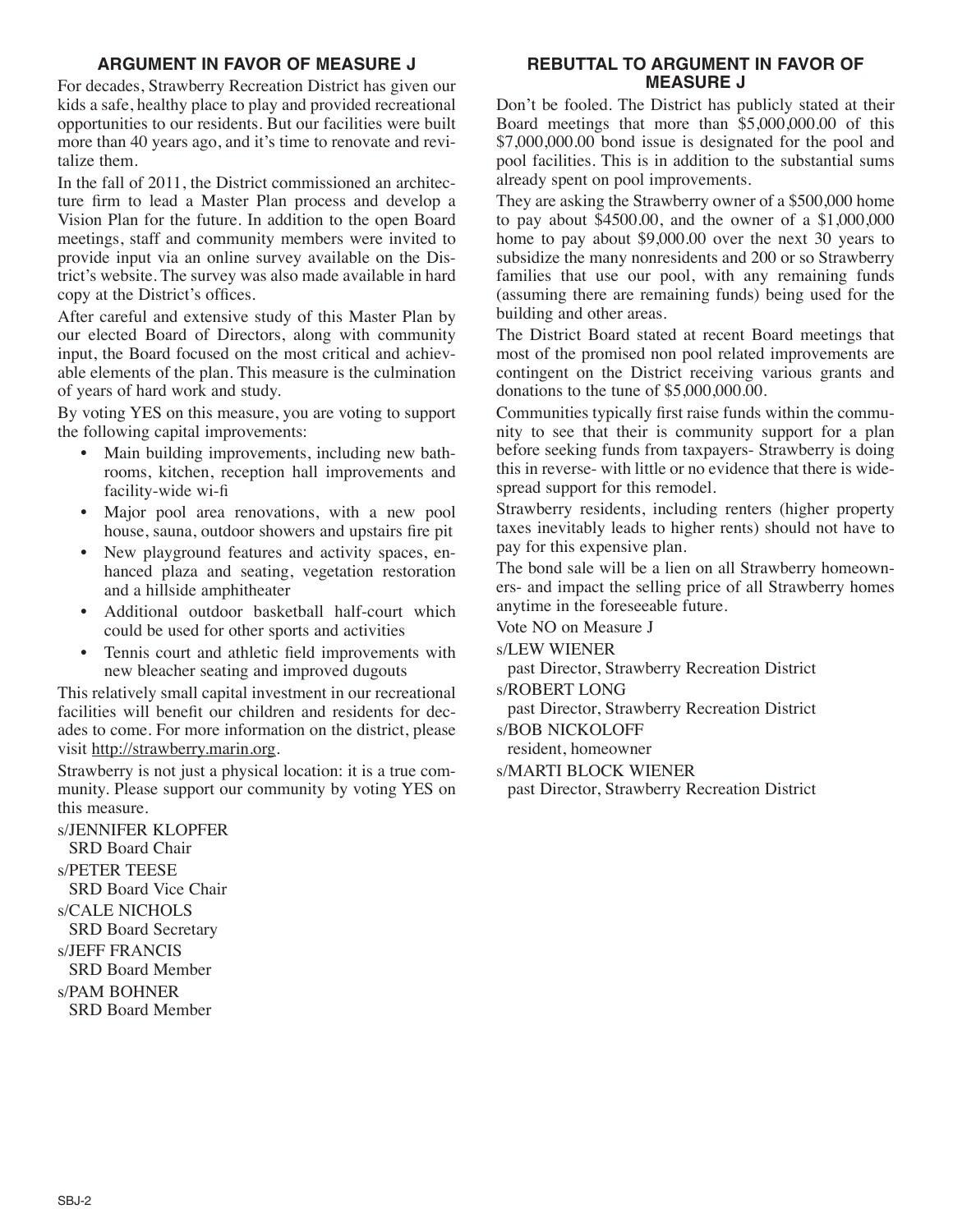## **ARGUMENT AGAINST MEASURE J**

If you like the \$3,500.00 drinking fountain next to the tennis courts you'll love this \$7,000,000.00 bond issue.

We do not need to burden Strawberry residents with an expensive 30 year bond issue that will constitute a lien on our homes until 2044 and cost a homeowner with a \$500,000 home about \$179.00 and the owner of a \$1,000,000 home about \$358.00 in fiscal 2014-2015, and almost \$9,000.00 over 30 years.

It is proposed to spend more than \$5,000,000.00 on the pool facility which is used by perhaps 200 Strawberry families. (about \$25,000.00 plus interest per family)

This is a pie in the sky plan dreamed up by the Recreation Board with little public input. Meetings of the Board and committees have taken place with little more than the minimum notice required by law.

When did you ever see a notice of a Strawberry meeting in the IJ or an agenda in the Ark?

While the Recreation Board spent their time dreaming up this expensive plan they ignored matters of vital concern to Strawberry- matters such as basic maintenance of the facility, programs for youths and adults, a new bus route through Strawberry and the proposal to build substantial multi housing units in Strawberry that will negatively impact all Strawberry residents.

If the \$7,000,000 bond is passed the Recreation Board will be too involved in trying to spend the money and will continue to ignore these other pressing issues.

Vote NO on Measure J and let the Board know we want them to direct their attention to maintaining our facilities and to trying to save our community from being destroyed by development that the County wants to impose on us.

## s/LEW WIENER

past Director, Strawberry Recreation District

#### s/ROBERT LONG

past Director, Strawberry Recreation District

s/BOB NICKOLOFF

resident, homeowner

#### s/MARTI BLOCK WIENER

past Director, Strawberry Recreation District

## **REBUTTAL TO ARGUMENT AGAINST MEASURE J**

As a Recreation District, we are puzzled by some of the arguments made by opponents. For the record...

SRD is very focused on programs, establishing Camp Strawberry in 2009 which provides 12-weeks of activities to 120 children daily. The SRD field/courts host soccer, basketball, baseball, and tennis camps for another 100+ children. Special events have increased to 16 annually, including the Strawberry Festival attracting 1,000+ people. The District also provides facilities for dance, yoga, water fitness, basketball, baseball, soccer, lacrosse, community meeting space, and various clubs.

The pool hosts 774 pass holders, 480 total camp courses, 45 weekly lessons, 30 water exercise participants, the Strawberry Seals Swim Team with 150+ families, pool parties and American Red Cross safety courses. The camp and swim programs are typically full with a waitlist.

### **The District's programs are thriving – but our facilities are not.**

After 40-50+ years in these facilities, they need to be modernized. Updating facilities isn't cheap, we're asking you to consider all you get in return as detailed in our "Argument For."

This plan has been years in the making, with public input requested through public surveys, our printed activity guide, website, newspaper articles, onsite flyers, banners and meetings. In fact, some of the people arguing against this project sat in the public meetings where the plan was debated and developed.

We're asking you to make this moderate investment in our community facilities that we can enjoy for decades to come. We ask you to vote YES on Measure J.

## s/KELLY READE

past Board Director (2010-2011)

Strawberry Recreation District

s/JULIE ZENER

past Board Director (2006-2012), Strawberry Recreation District

## s/JUDY BARR

Strawberry resident

s/ALEX NORRIS

Strawberry resident, local community leader

s/ERIC ZENER

Strawberry resident, local community leader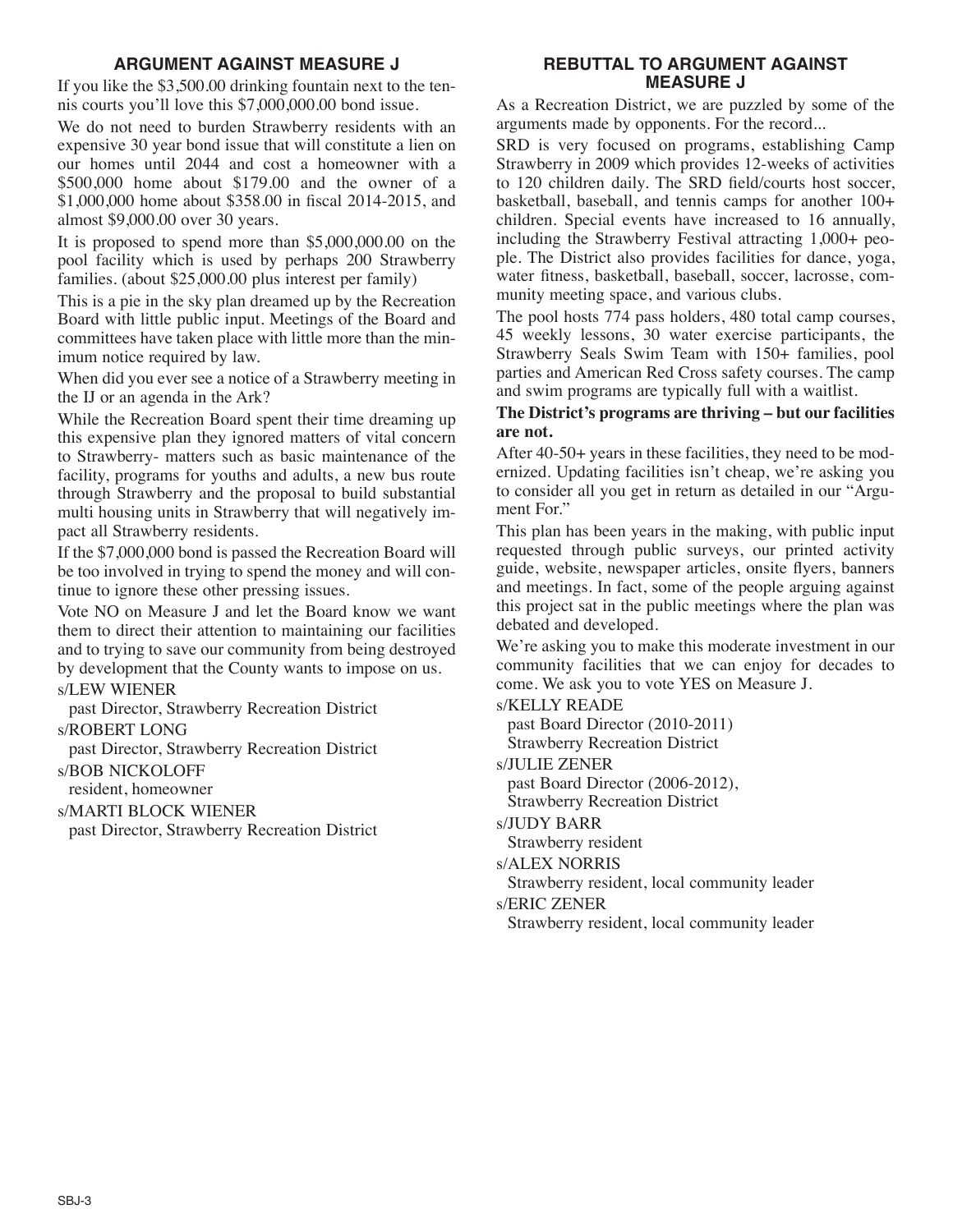## **FULL TEXT OF MEASURE J STRAWBERRY RECREATION DISTRICT RESOLUTION NO. 2013.07.29 RESOLUTION ORDERING AN ELECTION TO AUTHORIZE THE ISSUANCE OF GENERAL OBLIGATION BONDS, ESTABLISHING SPECIFI-CATIONS OF THE ELECTION ORDER, AND CERTAIN RELATED MATTERS**

 WHEREAS, in the judgment of the Board of Directors (the "Board") of the Strawberry Recreation District (the "District"), it is advisable to call an election to submit to the electors of the District the question whether general obligation bonds of the District shall be issued and sold for the purpose of raising money for the expansion, improvement, acquisition, construction, equipping and renovation of facilities of the District;

 WHEREAS, Article XIII A, Section 1(b), of the California Constitution ("Article XIII A") provides an exception to the limit on *ad valorem* property taxes for bonded indebtedness for the acquisition or improvement of real property approved by two-thirds (2/3) of the votes cast by the voters voting on the proposition;

 WHEREAS, the Board is specifically authorized to pursue the authorization and issuance of bonds by a twothirds (2/3) vote of the electorate on the question of whether bonds of the District shall be issued and sold for specified purposes, pursuant to sections 5790 and 5790.1 of the California Public Resources Code (the "Law");

 WHEREAS, pursuant to section 10403 *et seq.* of the California Elections Code, it is appropriate for the Board to request the Marin County Registrar of Voters to perform required election services for the District;

 WHEREAS, section 9400 *et seq.* of the California Elections Code requires that a tax rate statement be contained in all official materials, including any ballot pamphlet prepared, sponsored or distributed by the District, relating to the election;

 WHEREAS, certain provisions of the California Government Code (sections 53410 *et seq.*) require that a local agency submitting a bond measure to the voters provide specific accountability measures; and

 WHEREAS, it is the intent of the Board to set forth by this Resolution the specified accountability measures with respect to the proceeds of the bonds to be authorized by the election called pursuant to this Resolution;

 NOW, THEREFORE, THE BOARD OF DIRECTORS OF STRAWBERRY RECREATION DISTRICT DOES HEREBY RESOLVE, DETERMINE AND ORDER AS FOLLOWS:

 *Section 1.* Call for Election. The Board hereby orders an election and submits to the electors of the District the question of whether general obligation bonds (the "Bonds") of the District shall be authorized in the amount of \$7,000,000 for the purpose of financing and refinancing the expansion, improvement, acquisition, construction, equipping and renovation of facilities of the District, and to pay costs incident thereto (the "Project"), as set forth more fully in the ballot proposition approved pursuant to Section 3 of this Resolution. This Resolution constitutes the order of the District to call such election.

 *Section 2.* Election Date. Pursuant to sections 5790 and 5790.1 of the California Public Resources Code, an election shall be held within the boundaries of the District on November 5, 2013.

 *Section 3.* Purpose of Election; Ballot Measure. The purpose of the election shall be for the voters in the District to vote on a ballot measure, a copy of which is attached hereto and marked Exhibit A, containing the question of whether the District shall issue the Bonds to finance the Project, which is hereby approved and adopted by the Board. The Board hereby determines to include within the ballot pamphlet the Full Ballot Text attached hereto as Exhibit  $\vec{B}$ , which is hereby approved and adopted by the Board. The Marin County Registrar of Voters is hereby requested to reprint the measure in its entirety (the Full Ballot Text located in Exhibit B) in the voter information pamphlet to be distributed to voters, together with the tax rate information (attached as Exhibit C) required by the Law.

 The General Manager of the District or his designee is hereby authorized and directed to make any changes to the text of the ballot measure as required to conform to any requirements of Article XIII A, the Law, the California Elections Code or the Marin County Registrar of Voters or.

 *Section 4.* Authority for Election. The authority for ordering the election and for the specification of this election order is contained in sections 5790 and 5790.1 of the Law and in the section 10500 *et seq*. of the California Uniform District Election Law.

 *Section 5.* Legal Bonding Limit. The District hereby directs that the bonded indebtedness proposed herein, together with all outstanding bonded indebtedness of the District, shall not exceed 2.5% of the assessed value of all taxable property in the District, as shown by the last equalized assessment roll of Marin County, as of the time of issuance of any of the bonds authorized hereby, in accordance with section 5790(c) of the California Public Resources Code.

 *Section 6.* Terms of the Bonds upon Approval by the Electorate. Pursuant to section 5790.3 of the Law and Section 18 of Article XVI and Section 1 of Article XIIIA of the California Constitution, the ballot measure shall become effective only upon the affirmative vote of a twothirds supermajority of those electors voting on the measure and in an aggregate amount not to exceed \$7,000,000; provided that such aggregate maximum amount shall be equal to the par amount of the Bonds, which shall not include any bond premium at which the Bonds or any series thereof may be issued. The Bonds shall bear interest payable at a rate not exceeding the legal limit (at the current time twelve percent (12%) per annum), and any series of which shall have a maturity date no later than thirty (30) years following the date of issuance of such series. The Board shall apply the Bond proceeds only to the specific purposes stated in the ballot measure.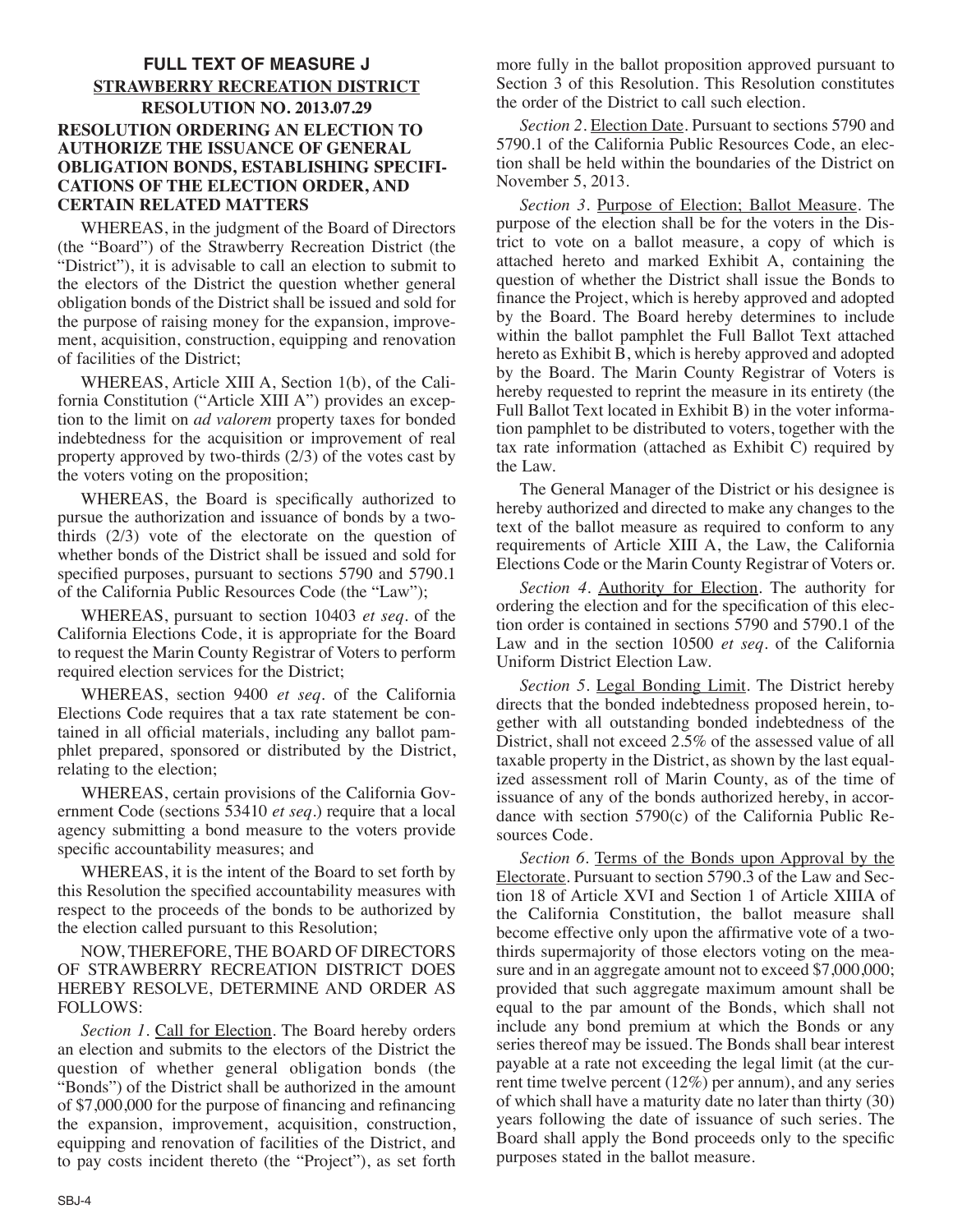#### *Section 7.* Accountability Provisions.

 (a) **No Money For Administrators' Salaries**. Proceeds from the sale of the Bonds authorized by this proposition shall be used only for costs incurred in connection with funding of the Project and the cost of the issuance of the Bonds, and not for any other purpose, including staff and administrator salaries and other operating costs.

 (b) **Special Bond Proceeds Account; Annual Audit And Report to Board**. The Board hereby directs that a separate account shall be established for deposit of proceeds of the sale of the Bonds if the measure is approved by District voters. For so long as any proceeds of Bonds remain unexpended, the General Manager of the District shall cause a report to be filed with the Board no later than five (5) months after the end of each fiscal year, commencing with the first fiscal year during which any proceeds of Bonds authorized by this measure shall have been received. The report shall state (1) the amount of Bond proceeds received and expended in such fiscal year and (2) the status of any projects funded or to be funded from the proceeds of Bonds authorized to be issued by this measure. The report may be incorporated into or filed with the audit or other appropriate routine report provided to the Board. Audited financial statements of the District will continue to be made available in accordance with applicable requirements.

 (c) **Independent Citizens' Oversight Committee.** The Board shall establish an independent citizens' oversight committee to ensure Bond proceeds are expended only for the Project authorized by the ballot measure. The committee shall be established within 90 days after the election.

*Section 8.* Consolidation Requirement; Canvass.

 (a) The election shall be consolidated with the general election on November 5, 2013.

 (b) The Board of Supervisors of the County is authorized and requested to canvass the returns of the election, pursuant to section 10411 of the California Elections Code.

 *Section 9*. Delivery of this Resolution. The Secretary is hereby directed to file (or cause to be filed) a certified copy of this Resolution, no later than the close of business on August 9, 2013, with the Marin County Registrar of Voters and the Clerk of the Marin County Board of Supervisors.

 *Section 10.* Impartial Analysis; Ballot Arguments; Further Authorization. The Marin County Counsel is hereby requested to prepare the impartial analysis of the ballot measure in accordance with section 9160 of the California Elections Code and transmit it to the Marin County election officer. Any and all members of the Board, the General Manager of the District, or any of their respective designees, are hereby authorized to act as an author of any ballot argument prepared in connection with the election, including a rebuttal argument. Each of the Chair and Vice Chair of the Board, and the General Manager of the District, or any of their respective designees, are each hereby authorized, empowered, and directed, for and on behalf of the District, to execute any and all documents, and to perform any and all acts necessary or appropriate to place the Bond measure on the ballot.

 *Section 11.* General Authorization with Respect to the Bond Election. The members of the Board and the other officers of the District are hereby authorized and directed, individually and collectively, to do any and all things and to execute, deliver, and perform any and all agreements and documents that they deem necessary or advisable in order to effectuate the purposes of this Resolution, including, without limitation, to prepare and submit for inclusion in the voter information pamphlet an argument in favor of passage of the ballot proposition. All actions heretofore taken by the officers and agents of the district that are in conformity with the purposes and intent of this Resolution are hereby ratified, confirmed, and approved in all respects.

 *Section 12.* Effective Date. This resolution shall take effect immediately on and after its adoption.

\* \* \* \* \* \* \* \*

PASSED AND ADOPTED this 29th day of July, 2013, by the following vote:

AYES: Jennifer Klopfer, Jeff Francis, Pam Boltner NAYS:

ABSENT: Peter Teese, Cale Nichols

s/JENNIFER KLOPFER Chair, Board of Directors Strawberry Recreation District

ATTEST:

s/JEFF FRANCIS Board Member Strawberry Recreation District